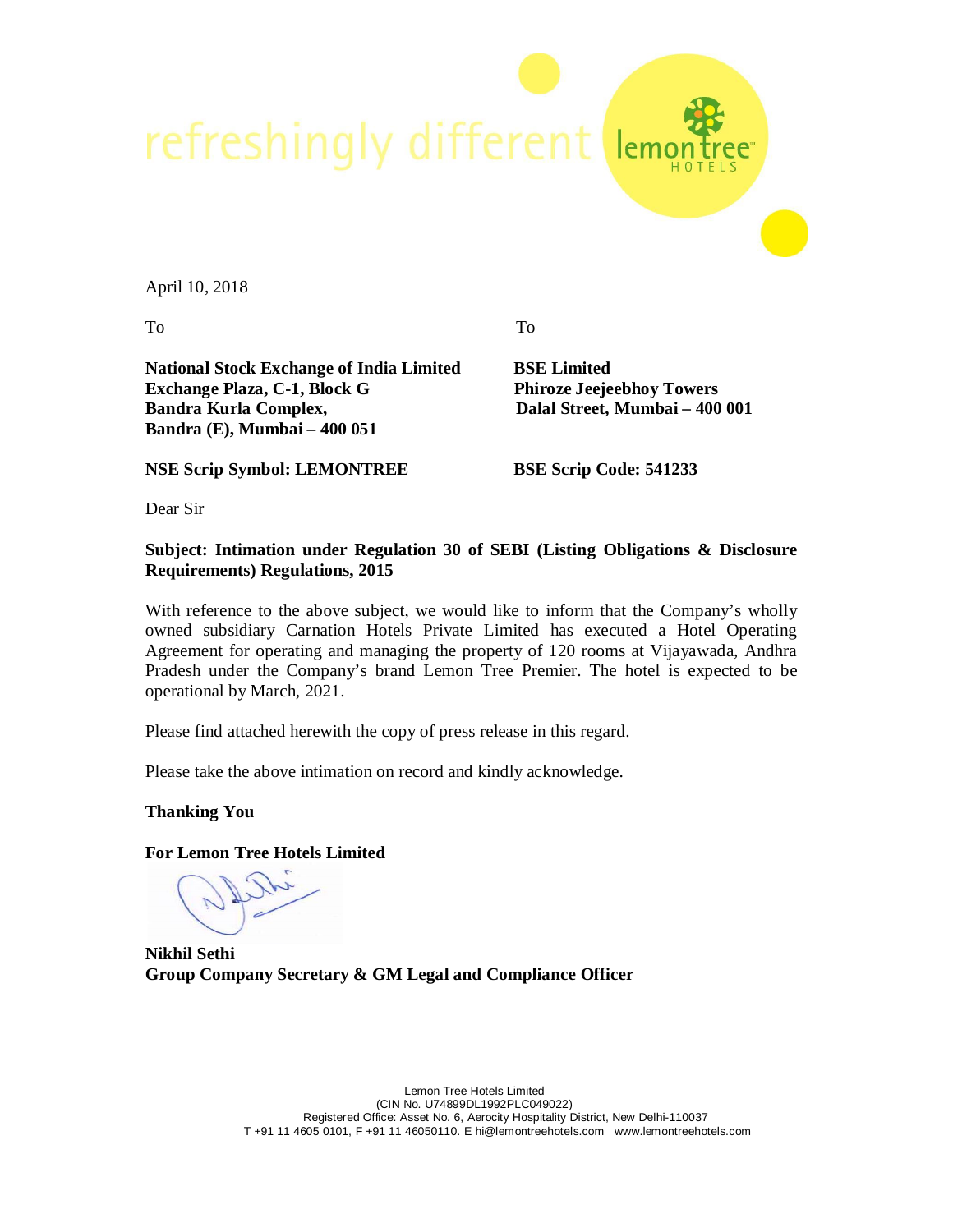

## **Lemon Tree Hotels forays into Vijayawada**

*Inks a management contract to operate a 120-room hotel*

**New Delhi April 10, 2018:** Carnation Hotels, the wholly owned subsidiary and management arm of Lemon Tree Hotels Limited has signed a management contract with Laila Hotels and Resorts Pvt. Ltd., for an upper midscale hotel in Vijayawada, the commercial headquarters of Andhra Pradesh.

Set to be branded as **Lemon Tree Premier, Vijayawada**, the 120- room hotel will boast of plush interiors, modern business services and facilities besides offering large banquet and meeting spaces, a multi-cuisine coffee shop and a hip recreation bar. It will provide a refreshing alternative to both business and leisure travelers, besides becoming a sought after destination for Corporate events and socials. Presently under construction, the hotel is expected to be operational by March, 2021.

Lemon Tree Group operates 3 brands - Lemon Tree Premier (upper midscale), Lemon Tree Hotels (midscale) & Red Fox by Lemon Tree Hotels (economy). It currently owns and operates 48 hotels in 30 cities aggregating  $\sim$  4900 rooms as on March 31, 2018.

With the signing of this contract, Lemon Tree Hotels Limited now has a development pipeline of 2985 rooms in 26 hotels across 22 cities of India.

\_\_\_\_\_\_\_\_\_\_\_\_\_\_\_\_\_\_\_\_\_\_\_\_\_\_\_\_\_\_\_\_\_\_\_\_\_\_\_\_\_\_\_\_\_\_\_\_\_\_\_\_\_\_\_\_\_\_\_\_\_\_\_\_\_\_

**\_\_\_\_\_\_\_\_\_\_\_\_\_\_\_\_\_\_\_\_\_\_\_\_\_\_\_\_\_\_\_\_\_\_\_\_\_\_\_\_\_\_\_**

*For more information, please contact:*

Divya Agha Corporate Communications Department

*E divya.agha@lemontreehotels.com*